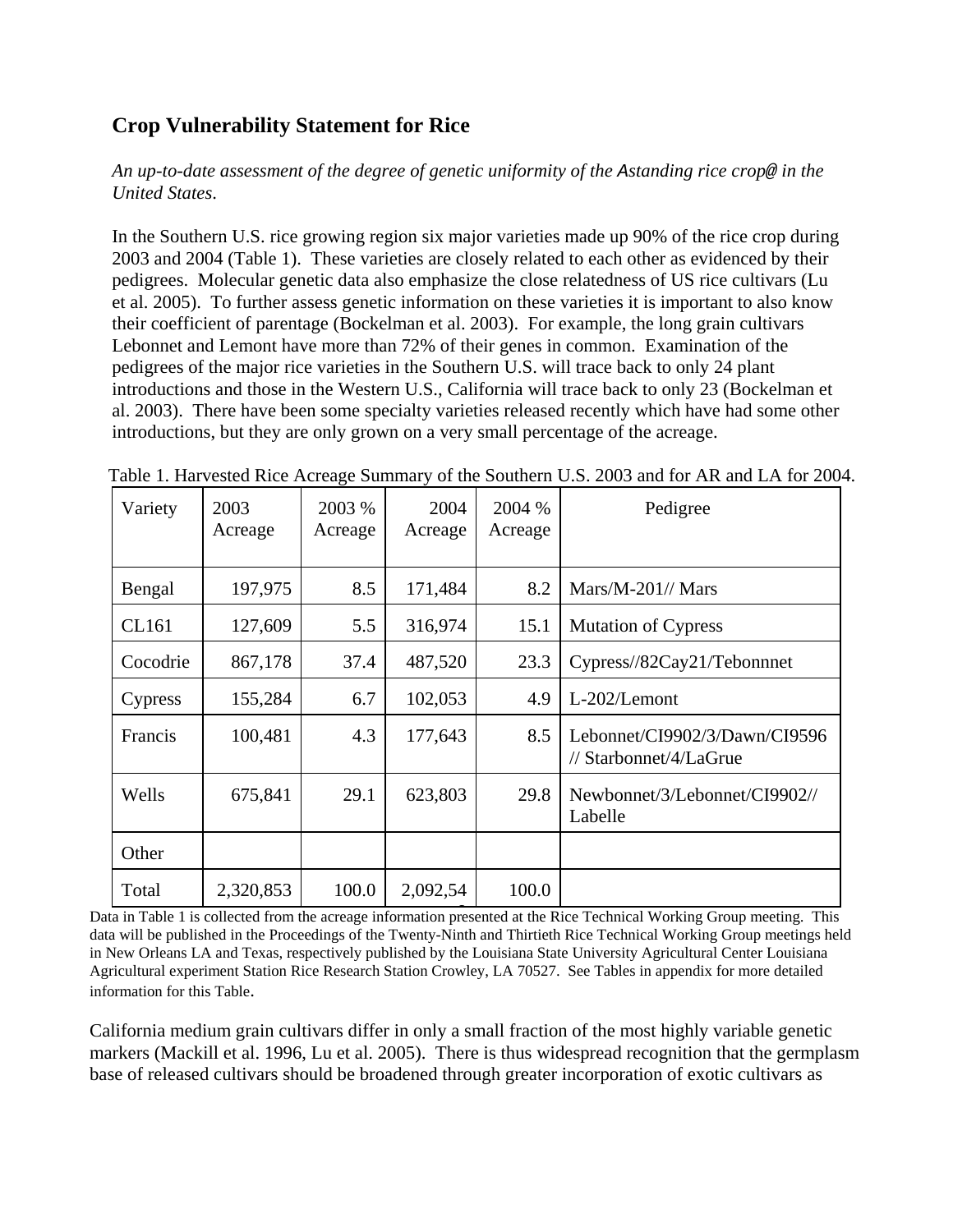parents. In California the majority of the rice grown is medium grain (Table 2). Again the lines are closely related and can be very susceptible to rice diseases under the right conditions.

| <b>RICE VARIETY</b> |              |                   | 2002         |                    | 2003         |                   |              |                    |  |  |  |
|---------------------|--------------|-------------------|--------------|--------------------|--------------|-------------------|--------------|--------------------|--|--|--|
| BY                  |              | SEED <sup>2</sup> |              | TOTAL <sup>3</sup> |              | SEED <sup>2</sup> |              | TOTAL <sup>3</sup> |  |  |  |
| <b>GRAIN TYPE</b>   | <b>ACRES</b> | <b>PERCENT</b>    | <b>ACRES</b> | <b>PERCENT</b>     | <b>ACRES</b> | <b>PERCENT</b>    | <b>ACRES</b> | <b>PERCENT</b>     |  |  |  |
| <b>SHORT GRAIN</b>  |              |                   |              |                    |              |                   |              |                    |  |  |  |
| S-102               | 508          | 2.25              | 8,943        | 1.66               | 342          | 1.78              | 9.071        | 1.85               |  |  |  |
| <b>AKITAKOMACHI</b> | <b>NA</b>    | <b>NA</b>         | 5,618        | 1.04               | <b>NA</b>    | <b>NA</b>         | 7,497        | 1.53               |  |  |  |
| <b>KOSHIHIKARI</b>  | <b>NA</b>    | <b>NA</b>         | 6,320        | 1.17               | <b>NA</b>    | <b>NA</b>         | 4,659        | 0.95               |  |  |  |
| CALMOCHI-101        | 262          | 1.16              | 13,869       | 2.57               | 469          | 2.44              | 15,843       | 3.23               |  |  |  |
| <b>OTHER</b>        | <b>NA</b>    | <b>NA</b>         | NA           | <b>NA</b>          | 21           | 0.11              | 3,065        | 0.63               |  |  |  |
| <b>SUBTOTAL</b>     | 770          | 3.41              | 34.750       | 6.43               | 833          | 4.33              | 40,135       | 8.19               |  |  |  |
| <b>MEDIUM GRAIN</b> |              |                   |              |                    |              |                   |              |                    |  |  |  |
| M-103               | 68           | 0.30              | 2,045        | 0.38               | 87           | 0.45              | 7,756        | 1.58               |  |  |  |
| M-104               | 2,453        | 10.87             | 41,862       | 7.75               | 2,322        | 12.09             | 62,865       | 12.83              |  |  |  |
| M-201               | 0            | 0.00              | 1,475        | 0.27               | 0.00         | 0.00              | 4,000        | 0.82               |  |  |  |
| M-202               | 8,162        | 36.18             | 247,200      | 45.77              | 7,180        | 37.37             | 221,883      | 45.28              |  |  |  |
| M-204               | 2,146        | 9.51              | 56,629       | 10.48              | 1,520        | 7.91              | 33,261       | 6.79               |  |  |  |
| $M-205$             | 6,175        | 27.38             | 88,497       | 16.39              | 4,218        | 21.96             | 69,635       | 14.21              |  |  |  |
| M-206               | 8            | 0.00              | 8            | 0.00               | 591          | 3.07              | 591          | 0.12               |  |  |  |
| M-401               | 1,838        | 8.15              | 32,210       | 5.96               | 1,449        | 7.54              | 18,607       | 3.80               |  |  |  |
| M-402               | 360          | 1.60              | 6.607        | 1.22               | 164          | 0.86              | 9.466        | 1.93               |  |  |  |
| <b>OTHER</b>        | <b>NA</b>    | <b>NA</b>         | 18,367       | 3.40               | <b>NA</b>    | <b>NA</b>         | 12,175       | 2.48               |  |  |  |
| <b>SUBTOTAL</b>     | 21,210       | 94.00             | 494,900      | 91.63              | 17,530       | 91.25             | 440,238      | 89.84              |  |  |  |
| <b>LONG GRAIN</b>   |              |                   |              |                    |              |                   |              |                    |  |  |  |
| $L - 204$           | 78           | 0.35              | 1,200        | 0.22               | 139          | 0.72              | 1,929        | 0.39               |  |  |  |
| $L-205$             | 6            | 0.03              | 2,099        | 0.39               | 28           | 0.15              | 1,893        | 0.39               |  |  |  |
| A-201               | 49           | 0.22              | 1,203        | 0.22               | 43           | 0.22              | 1,455        | 0.30               |  |  |  |
| A-301               | 73           | 0.33              | 1,469        | 0.27               | 92           | 0.48              | 790          | 0.16               |  |  |  |
| CALMATI-201         | 33           | 0.15              | 336          | 0.06               | 21           | 0.11              | 874          | 0.18               |  |  |  |
| <b>OTHER</b>        | <b>NA</b>    | <b>NA</b>         | <b>NA</b>    | <b>NA</b>          | <b>NA</b>    | <b>NA</b>         | 500          | 0.10               |  |  |  |
| <b>SUBTOTAL</b>     | 239          | 1.08              | 6,307        | 1.17               | 323          | 1.68              | 7,441        | 1.52               |  |  |  |
| <b>OTHER</b>        | 338          | 1.50              | 4,143        | 0.77               | 525          | 2.73              | 2,235        | 0.46%              |  |  |  |
| <b>TOTAL</b>        | 22,557       | 100.00            | 540,100      | 100.00             | 19,210       | 100.00            | 490,049      | 100.00             |  |  |  |

Table 2. Harvested Rice Acreage Summary from California for 2002 and 2003.

Estimates based on survey of rice millers and marketers and certified seed acreage conducted by Rice Experiment Station, PO Box 306, Biggs, CA 95917-0306, 530-868-5481.

<sup>2</sup>Planted acreage of all classes of certified rice seed provided by California Crop Improvement Association.

 $3$ Estimates of total rice acreage based on rice millers and marketers survey and seed acreage.

4 Other varieties include; Short Grains S-201, Calhikari-201; and proprietary and specialty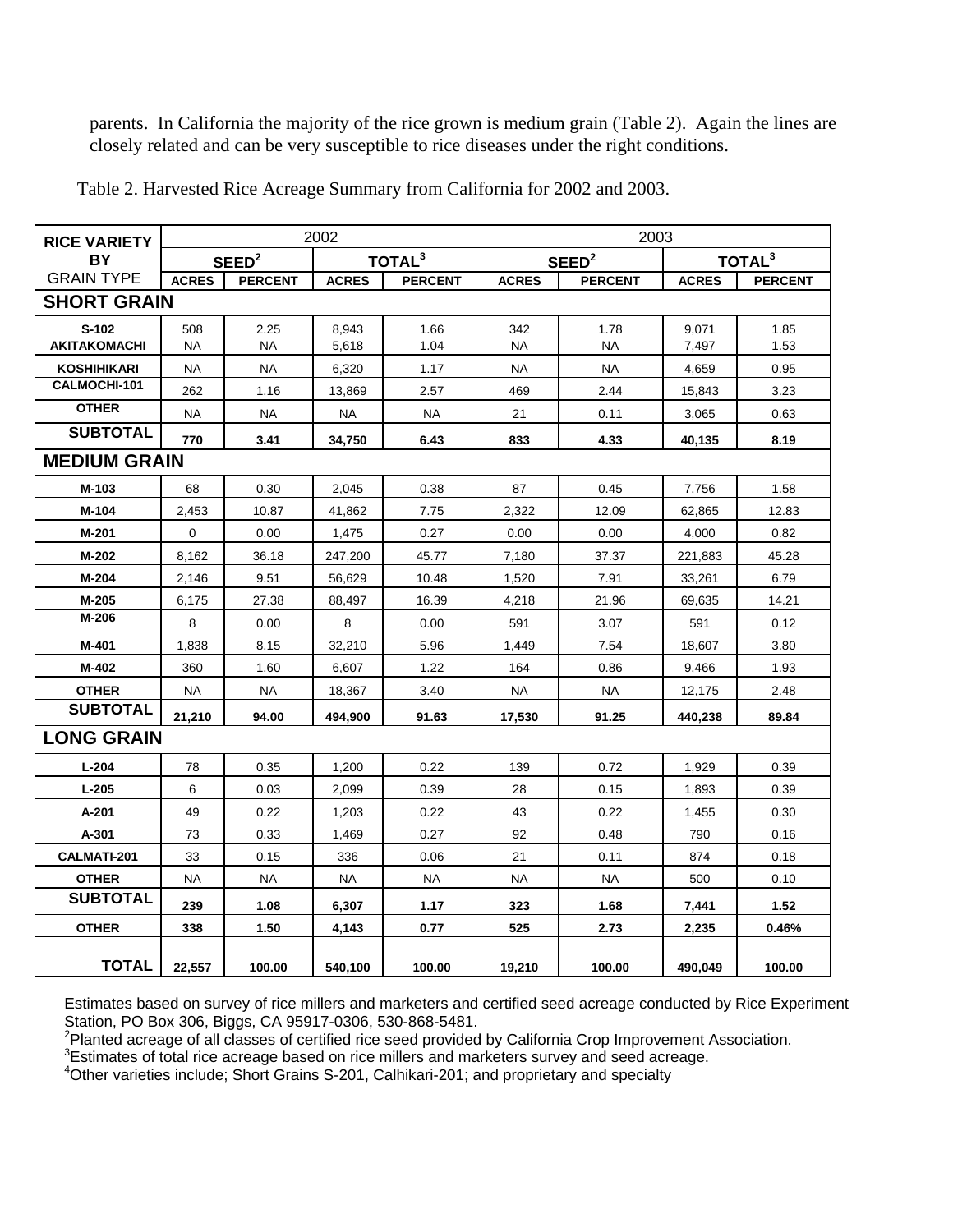## **Identification of the Highest Impact Crop Diseases for Rice**

In order of importance in the Southern U.S.: 1) Sheath Blight; 2) Blast; 3) Bacterial panicle blight; 4) Seedling Diseases 5) Kernel smut; 6) Stem Rot; others minor or local importance

### **Diseases already present in the rice crop in the U.S.**

Rice Blast (Magnaporthe grisea (anamorph *Pyricularia grisea* (Cooke) Sacc*)* Sheath Blight (*Rhizoctonia solani* Kühn) (AG1-1A) Kernel Smut (*Tilletia barclayana* (Bref.) Sacc. & Syd. in Sacc.) Leaf Smut (*Entyloma oryzae* Syd. & P. Syd.) Brown Spot (*Cochliobolus miyabeanus* (Ito & Kuribayashi in Ito) Drechs. ex Dastur Narrow Brown Leaf Spot (*Cercospora oryzae* Miyake) False smut (*Ustilaginoidea virens* (Cooke) Takah) Bakanae or "foolish seedling disease" (*Gibberella fujikuroi* Sawada Wollenworth (anormorph) *Fusarium fujikuroi* Nirenberg *= Fusarium moniliforme* J Sheld) (California only) Sheath rot (*Sarocladium oryzae*) Bacterial panicle blight (bacterial grain rot) (*Burkholderia glumae*) Scald (Microdochium (Gerlachia) oryzae) Bordered Sheath Spot (Rhizoctonia oryzae) Aggregate Sheath Spot (Rhizoctonia oryzae-sativae) Sheath blotch (Pyrenochaeta oryzae) Downy mildew (Sclerophthora macrospora) Stem rot (Magnaporthe salvinii (sclerotial state = Sclerotium oryzae) Crown sheath rot (Gaeumannomyces graminis var graminis) White tip nematode (Aphelenchoides besseyi) Stackburn (Alternaria padwickii) Nigrospora sp. Xanthomonas sp.? – erroneously reported as bacterial leaf blight from Texas and LA – true identity unknown to date. (In order of importance in the Southern U.S. – 1) Sheath Blight; 2) Blast; 3) Bacterial panicle blight; 4) Kernel smut; 5) Stem Rot; others minor or local).

**Rice Pathogens of quarantine significance** (see Appendix B from Review of the Current U.S. Quarantine Procedures and Regulations for Imported rice germplasm. T. W. Mew)

*Pyricularia grisea* (rice blast) *Bipolaris oryzae* (brown spot)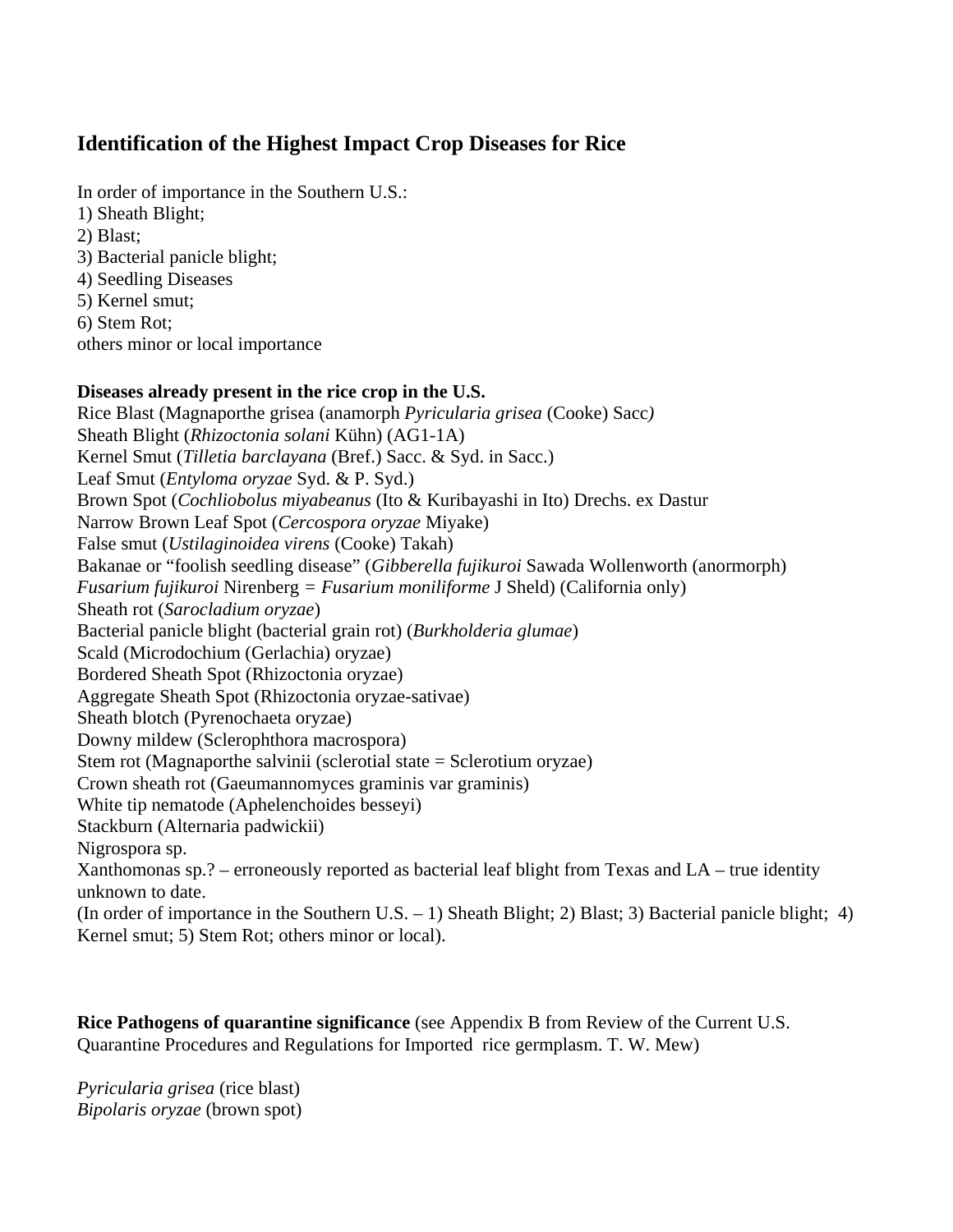*Fusarium moniliforme* (bakanae) *Sarocladium oryzae* (sheath rot) *Xanthomonas oryzae* pv *oryzae* and pv *oryzicola* (bacteria) *Alternaria padwickii Ephelis oryzae (Balansia spp.)*. *Microdochium oryzae Tilletia barclayana*

**List of seed borne pests/pathogens in current APHIS Regulations** (see Appendix C from Review of the Current U.S. Quarantine Procedures and Regulations for Imported rice germplasm. T. W. Mew)

Fungi:

- 1. *Ascochyta oryzae* Catt. Collar rot
- 2. *Balansia oryzae* (Syd.) Narasimham &Thirumalachar (*B. oryzae-sativae* Hashioaka)
- 3. *Oospora cryzetorum* Sacc. (blight)
- 4. *Sarocladium oryzae* (Sawada) Gams & Hawskworth (same as *A. oryzae*)
- 5. *Trematosphaerella oryzae* (Miyake) Tadw.
- 6. *Pyricularia oryzae Cavara*
- 7. *Melanomma glumarum* (glume blight)
- 8. *Trematosphaerella oryzae* (Miyake) Padwick
- 9. *Sclerophthora macrospora* (Sacc.) Thirum., Sjaw and Naras. (downy mildew)
- 10. *Entyloma oryzae* H.& P. Sydow (leaf smut)

Bacteria:

1. *Erwinia sp.* (Brown stripe pathogen; TWM notes: Erwinia sp. Not known to cause brown stripe, perhaps it means *Acidovora avenae* formerly known as *Pseudomonas avenae*).

2. *Xanthomonas campestris* pv *oryzae* = *X. oryzae* pv *oryza*e (not listed in the original pest and pathogen list)

3. *Xanthomonas campestris* pv *oryzicola* = *X. oryzae* pv *oryzicola* (not listed in the original pest and pathogen list)

## **Crop Genetic Diversity**

Genetic variability is the basis of plant breeding, and the extent of variability has been associated with rate of progress in yield gains (Tanksley and McCouch 1997). Lack of sufficient genetic variability is not only a concern to continued progress in breeding. A narrow genetic base of commercial cultivars may lead to vulnerability to new pests. Incorporation of exotic cultivars into breeding programs is necessary to avoid over reliance on a single cultivar or a few closely related cultivars.

The current rice germplasm collection is part of the USDA-ARS National Small Grains Collection which contains over 17,000 accessions from 110 countries and regions, representing nine *Oryza* spp, but most are *Oryza sativa* and many are commercial cultivars and breeding lines (Bockelman et al. 2003). These lines in the collection are available too as genetic resources and would be important in the event of a disease-associated emergency. The more complete collection at the International Rice Research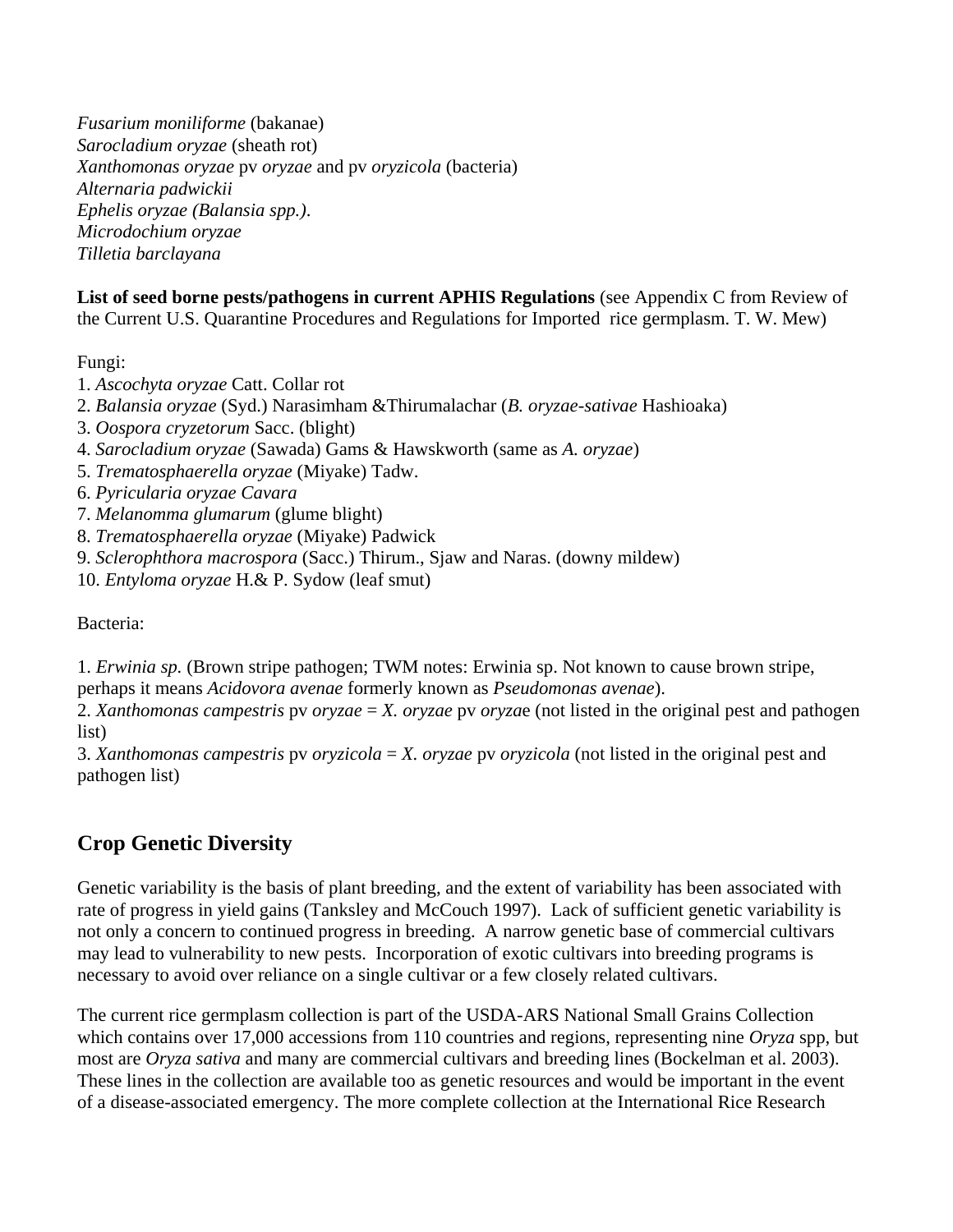Institute (IRRI) in the Philippines contains over 90,000 accessions. While it is unrealistic to attempt to assemble the entire collection in the US, there are several reasons for accelerating the import exotic accessions. These include (a) the need to broaden the genetic base of US cultivars, (b) the need to search for genes which may be present in only a limited number of cultivars, (c) the need to obtain newly developed germplasm that may contain valuable mutations or novel trait combinations, (d) and the need to conduct collaborative breeding experiments with cooperators which involve exchange of rice germplasm. The urgency of the situation is highlighted by the increasing restrictions on the flow of germplasm due to intellectual property issues. There is a need to import accessions from the gene banks at the International Centers such as IRRI while they are still available.

### **References**

Bockelman, HE, Dilday, RH, Yan, W, and Wesenberg, DM. (2003) Germplasm collection, preservation,and utilization. In CW Smith and RH Dilday eds. Rice origin, history, technology and production. John Wiley & Sons, Inc. Hoboken NJ. P 597-625.

Lu H, Redus MA, Coburn JR, Rutger JN, McCouch SR, and Tai TH. (2005) Population structure and breeding patterns of 145 U.S. rice cultivars based on SSR marker analysis. Crop Sci: 45: Jan-Feb.

Mackill DJ, Zhang Z, Redona ED, Colowit PM (1996) Level of polymorphism and genetic mapping of AFLP markers in rice. Genome 39:969-977.

Tanksley SD, McCouch SR (1997) Seed banks and molecular maps: unlocking genetic potential from the wild. Science 277:1063-1066.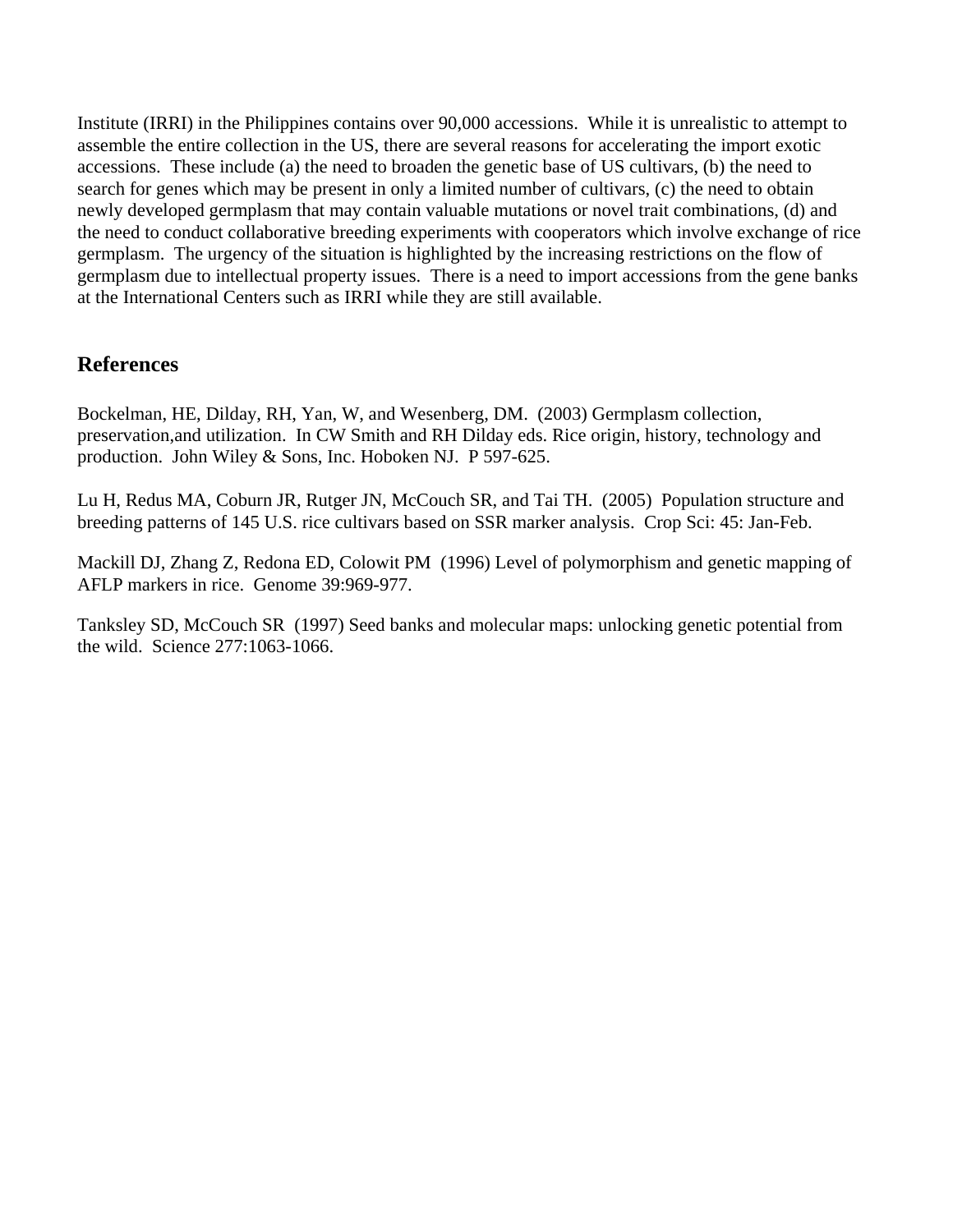**Appendix A Acreage Summaries**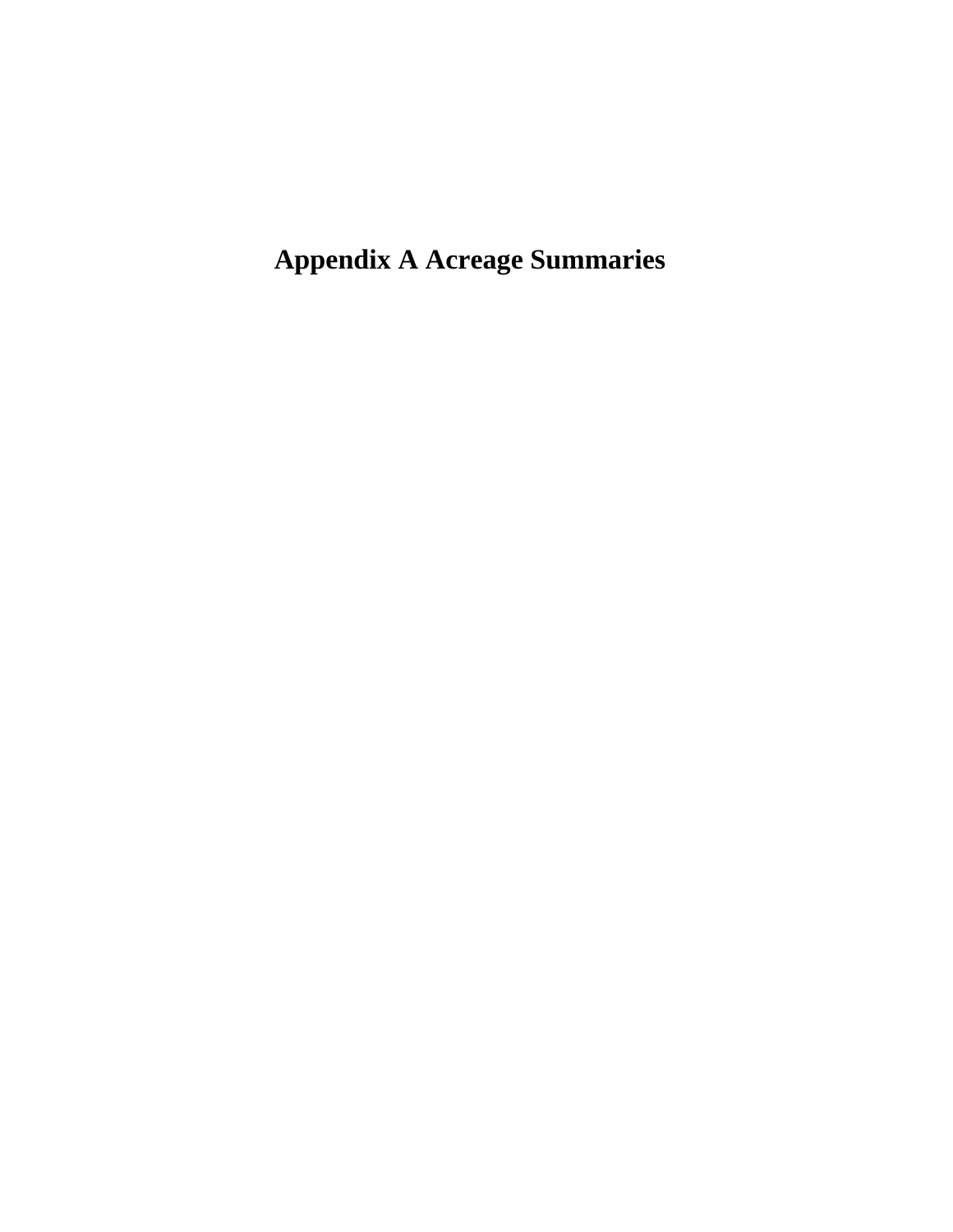### **2004 Arkansas Harvested Rice Acreage Summary**

| <b>COUNTY/</b>           | 2003           | 2004           |                  | <b>MEDIUM</b>       | <b>LONG GRAIN</b> |                |                 |                |                |              |              |                     |
|--------------------------|----------------|----------------|------------------|---------------------|-------------------|----------------|-----------------|----------------|----------------|--------------|--------------|---------------------|
| <b>PARISH</b>            | <b>ACREAGE</b> | <b>ACREAGE</b> | <b>BENGAL</b>    | OTHERS <sup>2</sup> | <b>CL161</b>      | <b>CLXL8</b>   | <b>COCODRIE</b> | <b>CYPRESS</b> | <b>FRANCIS</b> | $XL_8$       | <b>WELLS</b> | OTHERS <sup>2</sup> |
| <b>ARKANSAS</b>          | 111,514        | 117,675        | 5,450            | 176                 | 9,490             | 798            | 16,926          | 89             | 21,461         | 697          | 54,567       | 8,020               |
| <b>ASHLEY</b>            | 15,513         | 14,846         | $\Omega$         | $\Omega$            | 2,917             | $\Omega$       | 5,818           | 1,020          | 3,604          | $\Omega$     | 1,330        | 156                 |
| <b>CHICOT</b>            | 32.946         | 32,615         | 100              | $\Omega$            | 6,632             | 203            | 13,452          | 368            | 155            | 203          | 8,085        | 3,417               |
| <b>CLAY</b>              | 77,709         | 84,034         | 2,594            | 85                  | 8,361             | 2,613          | 6,933           | $\overline{0}$ | 17,350         | 2,136        | 26,670       | 17,292              |
| <b>CRAIGHEAD</b>         | 78.110         | 83,923         | 12,444           | 149                 | 10,594            | 2,554          | 15,251          | $\Omega$       | 8,257          | 320          | 31.599       | 2,755               |
| <b>CRITTENDEN</b>        | 36.818         | 41,839         | 356              | $\Omega$            | 5.302             | 80             | 6,045           | $\Omega$       | 1.111          | $\Omega$     | 28,458       | 487                 |
| <b>CROSS</b>             | 105,919        | 106,254        | 6,794            | 185                 | 16,646            | 2,894          | 4,516           | ,440           | 9,611          | 1,283        | 56,389       | 6,486               |
| <b>DESHA</b>             | 42.992         | 45,784         | 48               | $\Omega$            | 9,495             | .668           | 13,742          | 230            | 1.225          | 234          | 17,868       | 970                 |
| <b>DREW</b>              | 15,906         | 17,030         | $\overline{422}$ | $\Omega$            | 9.209             | $\Omega$       | 3,188           | $\Omega$       | 1.000          | 423          | 2.290        | 498                 |
| <b>FAULKNER</b>          | 3,190          | 2,844          | $\Omega$         | $\Omega$            | 307               | $\Omega$       | 374             | $\Omega$       | 1,568          | $\Omega$     | 596          | $\Omega$            |
| <b>GREENE</b>            | 61,662         | 69,044         | 5,649            | $\Omega$            | 7,293             | 7,911          | 8,674           | 829            | 15,170         | 3,473        | 19,253       | 792                 |
| <b>INDEPENDENCE</b>      | 8,634          | 10,896         | $\overline{92}$  | $\Omega$            | $\Omega$          | $\Omega$       | $\Omega$        | $\Omega$       | $\Omega$       | $\Omega$     | 10.804       | $\Omega$            |
| <b>JACKSON</b>           | 82,292         | 101,762        | 17,402           | 253                 | 4,766             | 6.229          | 5,132           | $\overline{5}$ | 8,442          | 1.829        | 56,381       | 1,323               |
| <b>JEFFERSON</b>         | 58,872         | 62,416         | 564              | $\Omega$            | 15,251            | $\overline{0}$ | 6,730           | 1,305          | 2,944          | $\Omega$     | 31,853       | 3,769               |
| <b>LAFAYETTE</b>         | 3,169          | 3,959          | $\Omega$         | $\Omega$            | 705               | $\Omega$       | 1.228           | $\Omega$       | 327            | $\Omega$     | 1,320        | 379                 |
| <b>LAWRENCE</b>          | 94,864         | 99,480         | 13,622           | 135                 | 14,825            | 3,091          | 22,820          | 1,759          | 10,551         | 628          | 27,346       | 4,703               |
| <b>LEE</b>               | 23.415         | 30.988         | 863              | $\Omega$            | 1.614             | 301            | 2.466           | $\Omega$       | 3.213          | $\Omega$     | 22.531       | $\theta$            |
| <b>LINCOLN</b>           | 32,355         | 36,518         | 641              | $\Omega$            | 11.975            | .306           | 11,210          | $\Omega$       | 7,469          | 779          | 3,138        | $\Omega$            |
| <b>LONOKE</b>            | 77,046         | 81,890         | 7.996            | 85                  | 15,323            | 152            | 12,368          | 703            | 5,748          | 785          | 37,243       | 1,042               |
| <b>MILLER</b>            | 5,819          | 7,018          | $\Omega$         | $\Omega$            | 3.235             | $\Omega$       | 1,095           | $\Omega$       | $\Omega$       | $\Omega$     | 1.927        | 761                 |
| <b>MISSISSIPPI</b>       | 39,287         | 42,230         | $\Omega$         |                     | 5,406             | .632           | 1,738           | 10,631         | 8,699          | $\Omega$     | 10.039       | 4,086               |
| <b>MONROE</b>            | 51,398         | 54,869         | 2,647            | ∩                   | 3,003             | 117            | 17,761          | $\Omega$       | 7,558          | 345          | 21,190       | 2,248               |
| <b>PHILLIPS</b>          | 25,574         | 25,720         | $\Omega$         | $\Omega$            | 770               | $\Omega$       | 9,639           | $\Omega$       | 7,617          | $\Omega$     | 6,080        | 1,613               |
| <b>POINSETT</b>          | 126,683        | 134.944        | 43.830           | 796                 | 15,258            | 2.442          | 4.117           | $\Omega$       | 7,539          | 1.217        | 56,597       | 3,129               |
| <b>PRAIRIE</b>           | 57,031         | 68,122         | 10,009           | $\mathbf Q$         | 7.564             | 120            | 14,493          | $\Omega$       | 7,015          | 2,494        | 21,336       | 5,082               |
| <b>PULASKI</b>           | 4,792          | 6,505          | 1,671            | $\Omega$            | 3,352             | $\Omega$       | 154             | $\Omega$       | $\Omega$       | $\Omega$     | 1,328        | $\Omega$            |
| <b>RANDOLPH</b>          | 28,848         | 33,257         | 6,455            | 59                  | 6,992             | 3,402          | 4,955           | $\Omega$       | 2,315          | 2,152        | 6,541        | 386                 |
| <b>ST. FRANCIS</b>       | 47.353         | 48.483         | 6.238            | 57                  | 1.169             | 3              | 7.317           | $\Omega$       | 5.455          | 465          | 27.737       | 43                  |
| <b>WHITE</b>             | 16,060         | 15,843         | 890              | $\Omega$            | 1,093             | $\Omega$       | 6,999           | $\Omega$       | 1,328          | $\mathbf{0}$ | 5,412        | 121                 |
| <b>WOODRUFF</b>          | 62.323         | 65.792         | 7.612            | $\Omega$            | 6,582             | .719           | 12,467          | 1.087          | 9.078          | 855          | 23,562       | 2,830               |
| OTHERS <sup>3</sup>      | 6,861          | 6,861          | $\Omega$         | $\Omega$            | 169               | $\Omega$       | 1,332           | $\Omega$       | 881            | 1,268        | 728          | 2,592               |
| Unaccounted <sup>4</sup> | 20,048         | 6,449          | $\mathbf{u}$     |                     |                   |                |                 |                |                |              |              | $\sim$              |
| <b>2004 TOTAL</b>        |                | 1,560,000      | 154,389          | 1,990               | 205,300           | 39,235         | 238,942         | 19,466         | 176,691        | 21,586       | 620,198      | 74,980              |
| 2004 PERCENT             |                | 100.00%        | 9.90%            | 0.13%               | 13.16%            | 2.52%          | 15.32%          | 1.25%          | 11.33%         | 1.38%        | 39.76%       | 4.81%               |
| <b>2003 TOTAL</b>        | 1,455,000      |                | 162,163          | 1,721               | 68,636            |                | 317,251         | 22,695         | 91,561         | 15,325       | 658,150      | 151,955             |
| 2003 PERCENT             | 100.00%        |                | 11.15%           | 0.12%               | 4.72%             |                | 21.80%          | 1.58%          | 6.29%          | 1.05%        | 45.23%       | 10.44%              |

<sup>1</sup> - Harvested acreage. Source: Arkansas Argicultural Statistics and FSA

<sup>2</sup> - Other varieties: AB647, Adair, Alan, Banks, Bond, Cheniere, Clearfield 121, Clearfield 141, Delmatti, Dellrose, Drew, Earl, Gulfmont, Jackson, Jefferson, Koshikari, Lacassine, LaGrue, Lemont, Maybelle, Nortai,

Pirogue, Rice Tec XL7, Rice Tec XP 710, Rice Tec 7015, Saber, Skybonnet, and Texmont.

<sup>3</sup> - Other counties: Clark, Conway, Crawford, Hot Spring, Little River, Perry, Pope, and Yell.

4 - Unaccounted for acres is the total difference between USDA-NASS harvested acreage estimate and preliminary estimates obtained from each county FSA.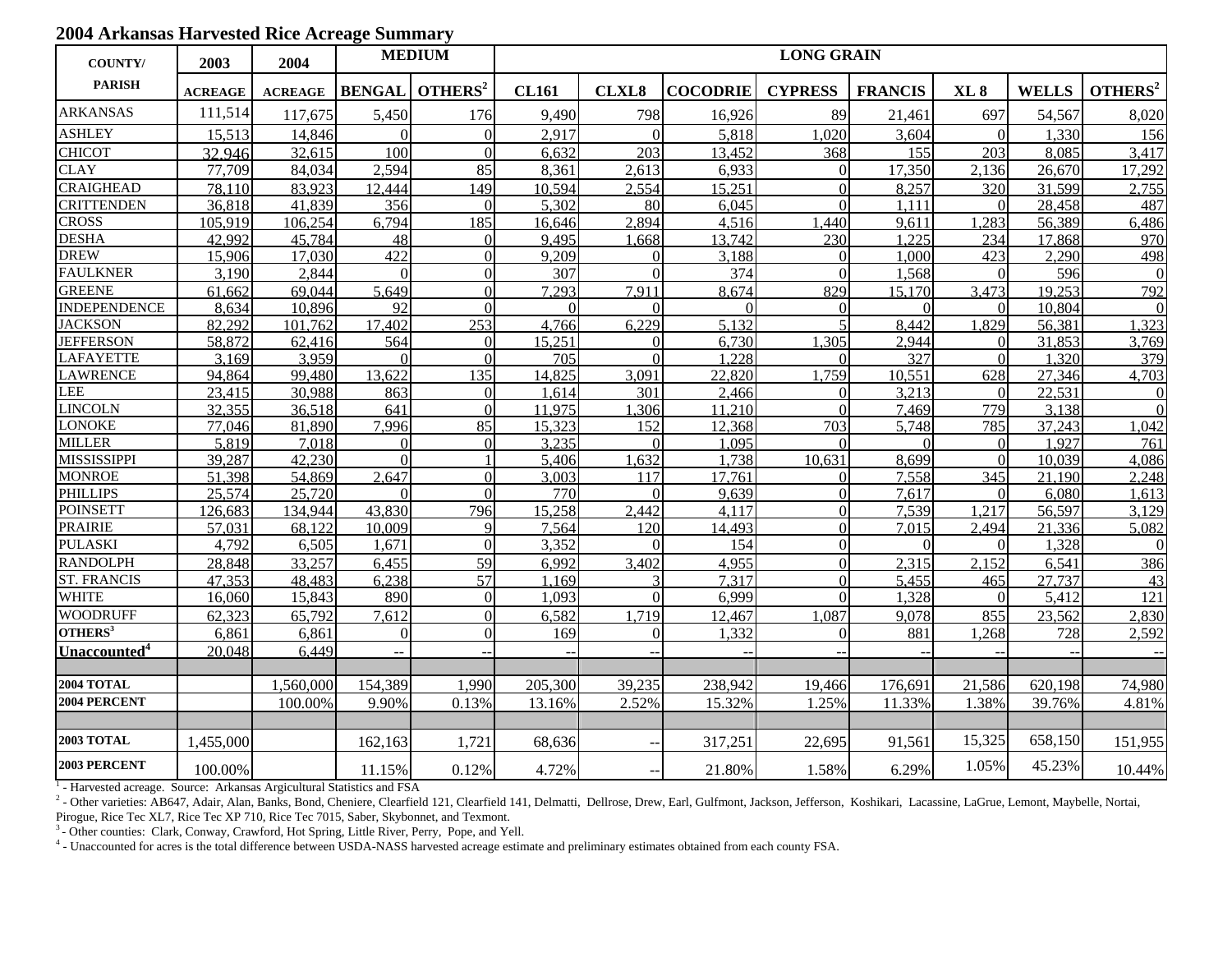## **2004 LOUISIANA RICE ACREAGE SUMMARY**

| <b>Parish</b>       | 2003      | 2004     | <b>MEDIUM</b><br><b>GRAIN</b> |                |             | <b>LONG</b><br><b>GRAIN</b> |                 |                |          |                         |                |                         |
|---------------------|-----------|----------|-------------------------------|----------------|-------------|-----------------------------|-----------------|----------------|----------|-------------------------|----------------|-------------------------|
|                     | Acreage   | Acreage  | <b>Bengal</b>                 | Pirogue*       | Other1      | <b>Cheniere</b>             | <b>Cocodrie</b> |                |          | Cypress CL161 Jefferson |                | <b>Wells Other2</b>     |
| Acadia              | 76,217    | 90,378   | 3,422                         | 30             | 312         | 11,927                      | 41,229          | 18,223         | 12,058   | 2,029                   | 150            | 998                     |
| Allen               | 17,190    | 19,900   | 400                           | $\Omega$       | $\Omega$    | 1,000                       | 6,580           | 1,000          | 10,370   | $\mathbf{0}$            | $\Omega$       | 550                     |
| Avoyelles           | 11,384    | 12,725   | $\Omega$                      | $\mathbf 0$    | $\Omega$    | 1,405                       | 4,215           | 6,259          | 766      | $\overline{0}$          | $\mathbf{0}$   | $\overline{80}$         |
| Beauregard          | 1,901     | 2,177    | 30                            | $\mathbf 0$    | $\mathbf 0$ | 100                         | 598             | 274            | 976      | $\mathbf{0}$            | $\mathbf{0}$   | 199                     |
| <b>Bossier</b>      | 0         | 168      | $\mathbf{0}$                  | $\Omega$       | 0           | $\mathbf 0$                 | 168             | 0              | $\Omega$ | $\Omega$                | $\Omega$       | $\mathbf 0$             |
| Caddo               | ∩         | 46       | $\mathbf{0}$                  | $\Omega$       |             | $\overline{0}$              | 46              | O              | $\Omega$ | 0                       | $\mathbf{0}$   | $\overline{0}$          |
| Calcasieu           | $-72,970$ | 17,415   | $\pmb{0}$                     | 0              | 0           | 3,483                       | 5,225           | 2,612          | 6,095    | $\mathbf{0}$            | $\mathbf{0}$   | $\overline{0}$          |
| Caldwell            | 1,178     | 1,352    | $\Omega$                      | $\Omega$       |             | $\Omega$                    | 1,352           |                |          | $\Omega$                | $\Omega$       | $\overline{\mathbf{0}}$ |
| Cameron             | 12,069    | 14,156   | $\Omega$                      | $\Omega$       | $\Omega$    | 2,993                       | 4,297           | 1,996          | 4,870    | $\overline{0}$          | $\Omega$       | $\overline{0}$          |
| Catahoula           | 2,500     | 4,682    | 500                           | 223            | $\Omega$    | 35                          | 2,348           | 661            | 388      | $\mathbf{0}$            | 200            | 327                     |
| Concordia           | 10,234    | 11,501   | $\mathbf 0$                   | $\mathbf 0$    | $\Omega$    | $\mathbf 0$                 | 9,201           | $\mathbf{0}$   | 1,725    | $\mathbf{0}$            | $\mathbf{0}$   | 575                     |
| <b>East Carroll</b> | 15,910    | 14,915   | $\overline{0}$                | $\Omega$       | $\Omega$    | 1,148                       | 11,589          | 895            | 1,283    | $\mathbf{0}$            | $\overline{0}$ | $\Omega$                |
| Evangeline          | 43,689    | 52,911   | 4,497                         | $\Omega$       | $\Omega$    | 485                         | 31,334          | 5,810          | 9,685    | $\overline{0}$          | 575            | 525                     |
| Franklin            | $-921$    | 496      | 0                             | $\overline{0}$ | $\Omega$    | $\overline{0}$              | 496             | $\mathbf{0}$   | $\Omega$ | $\mathbf 0$             | $\mathbf{0}$   | $\overline{0}$          |
| Iberia              | -715      | 1,147    | $\mathbf 0$                   | $\mathbf 0$    | $\mathbf 0$ | 265                         | 340             | 262            | 175      | $\mathbf{0}$            | $\mathbf{0}$   | 105                     |
| <b>Iberville</b>    | 214       | 186      | $\mathbf 0$                   | $\Omega$       | 0           | $\mathbf{0}$                | 186             | $\Omega$       | $\cap$   | $\Omega$                | $\Omega$       | $\Omega$                |
| <b>Jeff Davis</b>   | 75,455    | 85,950   | 1,150                         | 250            | 0           | 8,730                       | 41,830          | 13,470         | 16,000   | 530                     | 1,800          | 2,190                   |
| Lafayette           | 5,319     | 6,366    | 241                           | $\Omega$       | $\Omega$    | 833                         | 2,901           | 1,179          | 770      | 140                     | $\Omega$       | 302                     |
| <b>Madison</b>      | 4,711     | 7,412    | $\Omega$                      | $\Omega$       |             | $\Omega$                    | 7,412           |                |          | ∩                       | $\Omega$       | $\Omega$                |
| Morehouse           | 28,795    | 43,734   | 2,800                         | $\mathbf 0$    | 43          | 1,000                       | 21,657          | 2,000          | 15,234   | 1,000                   | $\mathbf{0}$   | $\overline{0}$          |
| Natchitoches        | 4,295     | 3,677    | $\mathbf 0$                   | $\mathbf 0$    | $\mathbf 0$ | 60                          | 3,367           | $\Omega$       | 250      | $\overline{0}$          | $\mathbf{0}$   | $\mathbf 0$             |
| Ouachita            | 8,754     | 8,836    | 1,700                         | $\overline{0}$ | $\mathbf 0$ | 3,000                       | 4,036           | $\mathbf 0$    | $\Omega$ | $\mathbf{0}$            | $\mathbf{0}$   | 100                     |
| Pointe Coupee       | 2,200     | 2,325    | 75                            | 50             | $\Omega$    | 600                         | 1,050           | 300            | 50       | $\mathbf 0$             | $\mathbf{0}$   | $\frac{200}{0}$         |
| Rapides             | 6,325     | 6,297    | $\pmb{0}$                     | $\overline{0}$ | $\mathbf 0$ | 260                         | 5,087           | 200            | 750      | $\mathbf{0}$            | $\overline{0}$ |                         |
| <b>Red River</b>    | 350       | $\Omega$ | $\pmb{0}$                     | $\mathbf 0$    | $\mathbf 0$ | $\mathbf{0}$                | $\overline{0}$  | $\mathbf{0}$   | $\Omega$ | $\mathbf{0}$            | $\mathbf{0}$   | $\mathbf 0$             |
| Richland            | 6,330     | 5,263    | $\mathbf 0$                   | $\mathbf 0$    | $\mathbf 0$ | 774                         | 3,613           | 200            | 516      | $\overline{0}$          | $\mathbf 0$    | 160                     |
| St. Landry          | 18,370    | 23,321   | $\pmb{0}$                     | $\Omega$       | 0           | 1,010                       | 4,925           | 4,340          | 12,582   | 464                     | $\mathbf 0$    | $\pmb{0}$               |
| St. Martin          | 2,000     | 5,405    | $\overline{0}$                | $\mathbf{0}$   | $\Omega$    | 335                         | 2,753           | 2,042          | 275      | $\mathbf{0}$            | $\mathbf{0}$   | $\mathbf 0$             |
| Tensas              | 2,646     | 954      | $\overline{0}$                | $\Omega$       | $\Omega$    | $\Omega$                    | 829             | $\Omega$       | $\Omega$ | $\Omega$                | $\Omega$       | 125                     |
| Vermilion           | 67,073    | 83,105   | 2,280                         | 800            | 397         | 15,555                      | 25,885          | 20,864         | 15,236   | $\Omega$                | 880            | 1,208                   |
| <b>West Carroll</b> | 5,785     | 5,749    | 0                             | $\Omega$       | $\mathbf 0$ | $\mathbf{0}$                | 4,029           | $\overline{0}$ | 1,620    | $\mathbf 0$             | $\mathbf 0$    | $\overline{100}$        |
|                     |           |          |                               |                |             |                             |                 |                |          |                         |                |                         |
| 2004 Total          |           | 532,549  | 17,095                        | 1,353          | 752         | 54,998                      | 248,578         | 82,587         | 111,674  | 4,163                   | 3,605          | 7,744                   |
| 2004 Percent        |           | 100.00   | 3.21                          | 0.25           | 0.14        | 10.33                       | 46.68           | 15.51          | 20.97    | 0.78                    | 0.68           | 1.45                    |
|                     |           |          |                               |                |             |                             |                 |                |          |                         |                |                         |
| 2003 Total          | 445,500   |          | 17,770                        | $\overline{0}$ | 715         | $\mathbf 0$                 | 257,906         | 111,999        | 30,224   | 4,868                   | 10,328         | 11,690                  |
| 2003 Percent        | 100.00    |          | 3.99                          | 0.00           | 0.16        | 0.00                        | 57.89           | 25.14          | 6.78     | 1.09                    | 2.32           | 2.62                    |

1 - Other Medium Grains include: XP712 and XP716

2 - Other Long Grains include: CL121, CLXL8,XL8,XP710, Maybelle, Francis,

Della, Jasmine, Saber, and Toro-2

\* - Pirogue is a short grain variety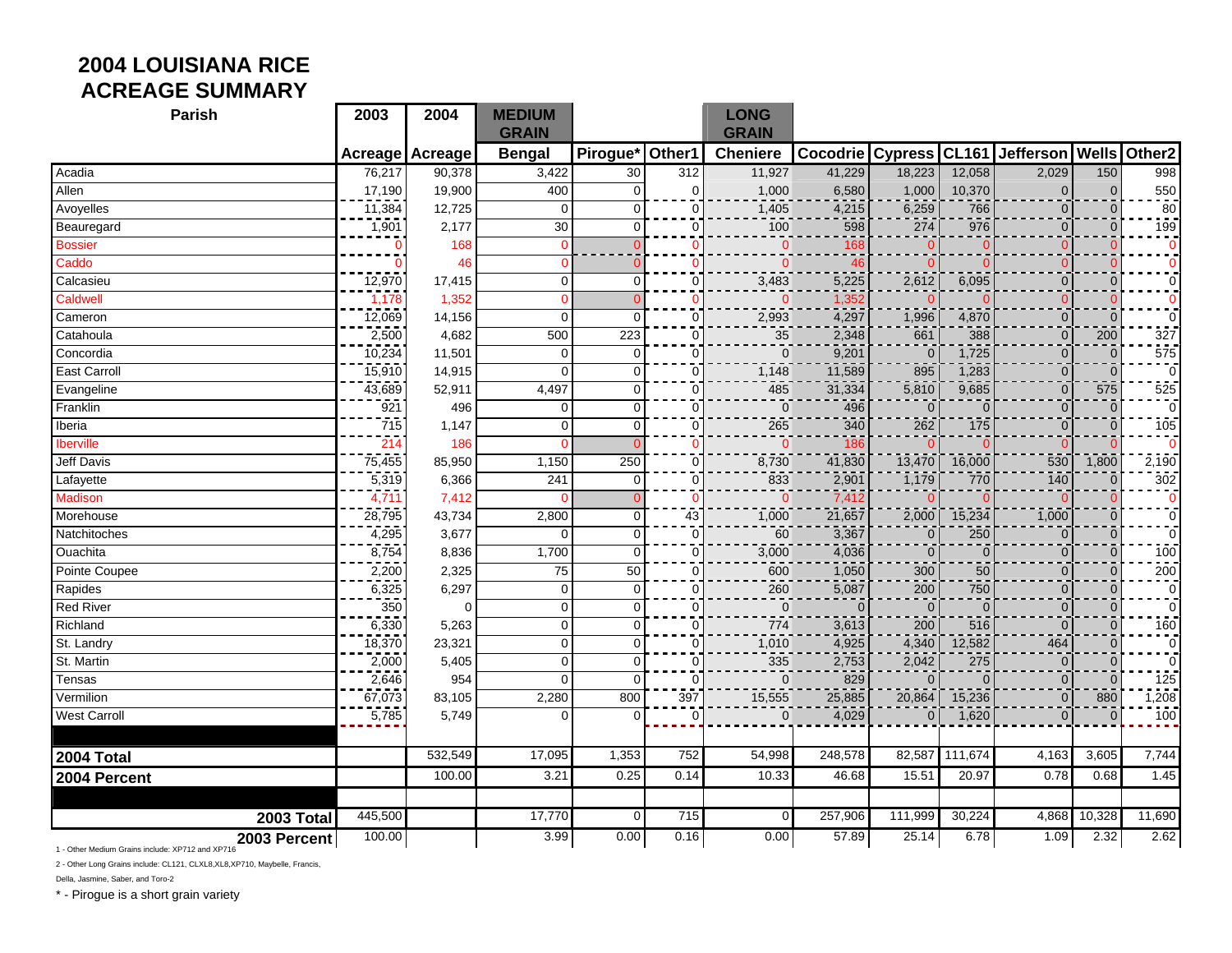# **MISSISSIPPI ACREAGE SUMMARY 2003**

| <b>County</b>           |        |         |       | Clearfield Cocodrie Cypress Dixiebelle | <b>Dre</b>  | <b>Hybrid</b> | Jackson | Jefferson   Lemont   Priscilla   Francis   Wells |       |        |       |             | <b>Total</b> |
|-------------------------|--------|---------|-------|----------------------------------------|-------------|---------------|---------|--------------------------------------------------|-------|--------|-------|-------------|--------------|
|                         |        |         |       |                                        | W           |               |         |                                                  |       |        |       |             | Acreage      |
| Bolivar                 | 13,410 | 52,150  |       | 300                                    |             | 450           |         | 350                                              |       | 4,470  |       | 1,500 1,850 | 74,480       |
| Coahoma                 | 249    | 11,201  |       |                                        |             | 373           |         |                                                  |       | 622    |       |             | 12,445       |
| <b>DeSoto</b>           |        |         | 2,700 |                                        |             |               |         |                                                  |       |        | 500   |             | 3,200        |
| Grenada                 |        | 300     |       |                                        |             |               |         |                                                  | 200   | 500    |       |             | 1,000        |
| Humphreys               | 525    | 2,800   |       |                                        |             |               |         |                                                  |       | 300    | 150   |             | 3,775        |
| Issaquena               | 1,875  | 1,160   |       |                                        |             |               |         |                                                  |       |        |       |             | 3,035        |
| Leflore                 | 3,400  | 9,800   |       |                                        |             |               |         |                                                  |       | 2,550  | 600   | 650         | 17,000       |
| Panola                  | 500    | 2,600   |       |                                        |             |               |         |                                                  |       | 200    |       |             | 3,300        |
| Quitman                 | 2,600  | 7,000   |       |                                        |             |               |         |                                                  |       | 100    |       | 300         | 10,000       |
| Sharkey                 |        | 3,273   |       |                                        |             |               |         |                                                  |       | 278    | 50    | 520         | 4,121        |
| Sunflower               | 2,800  | 20,143  |       |                                        |             | 400           |         |                                                  | 2,000 | 7,000  | 500   | 400         | 33,243       |
| Tallahatchie            | 858    | 15,449  |       |                                        |             |               |         |                                                  |       | 858    |       |             | 17,165       |
| Tunica                  | 1,600  | 18,500  |       |                                        |             | 400           |         | 800                                              |       | 700    | 300   | 1,200       | 23,500       |
| Washington              | 932    | 20,074  |       |                                        |             |               |         |                                                  |       | 13,550 |       | 1,505       | 36,061       |
| <b>Total</b><br>Acreage | 28,749 | 164,450 | 2,700 | 300                                    | $\mathbf 0$ | 1,623         | 0       | 1,150                                            | 2,200 | 31,128 | 3,600 | 6,425       | 242,325      |

Data collected by County

Directors/Area Extension Agents and compiled by Dr. Joe Street, Rice Specialist.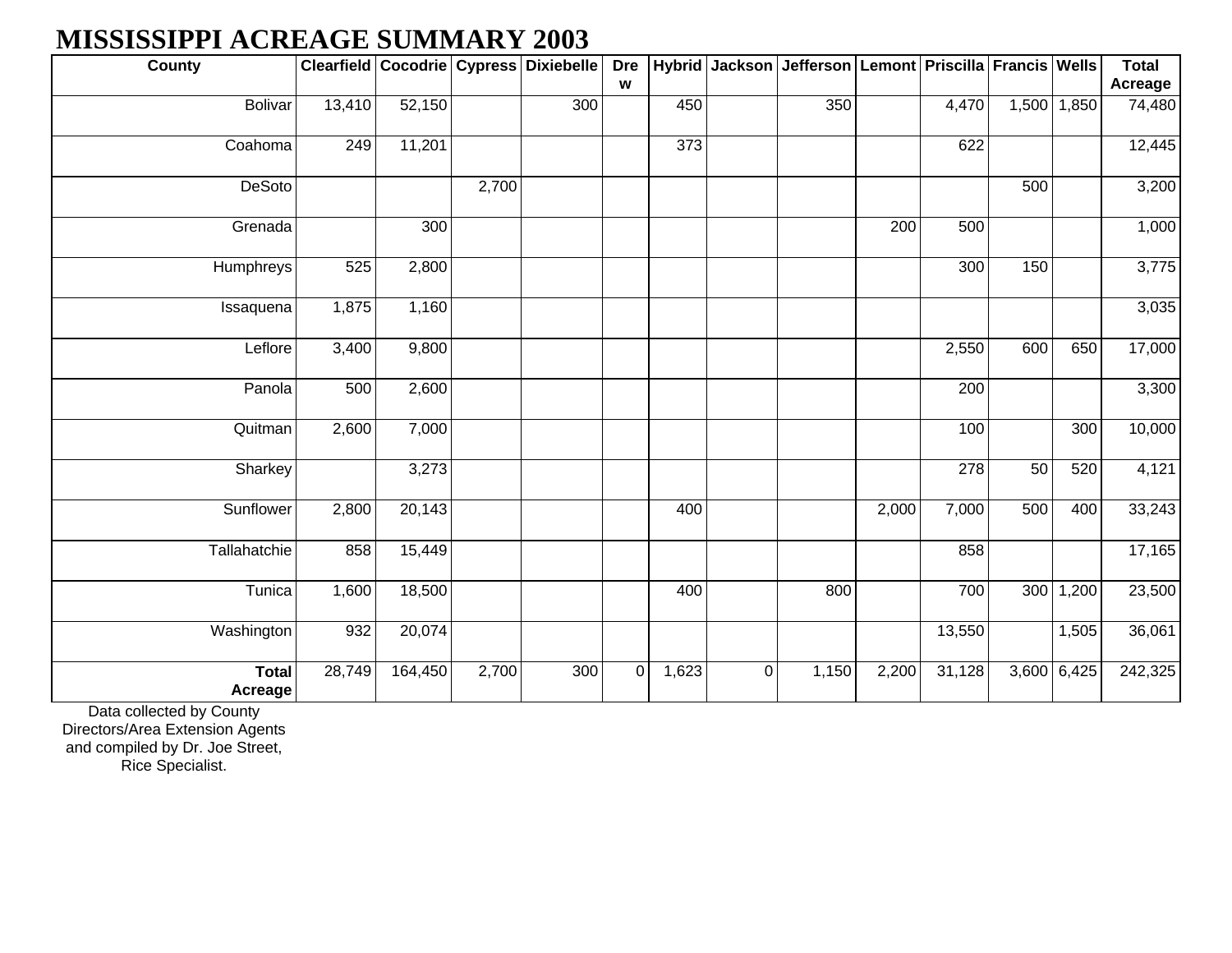# **TEXAS RICE ACREAGE BY VARIETY AND COUNTY 2003**

| County                 | 2002    | 2003    |          |         |              |           |         | Long Grain      |       |       |                   |      |         | Med. Grain |        |
|------------------------|---------|---------|----------|---------|--------------|-----------|---------|-----------------|-------|-------|-------------------|------|---------|------------|--------|
|                        | Acreage | Acreage | Cocodrie | Cypress | <b>CL161</b> | Jefferson | Francis | XL <sub>8</sub> | Wells | Saber | <b>Dixiebelle</b> | XL7  | Risotto | Bengal     | Other* |
| East Zone:             |         |         |          |         |              |           |         |                 |       |       |                   |      |         |            |        |
| Brazoria               | 14,969  | 10,646  | 8,264    | 259     | 518          | 518       | 259     |                 |       |       |                   |      |         |            | 828    |
| Chambers               | 12,692  | 10,937  | 7,734    |         | 2,620        |           | 426     | 157             |       |       |                   |      |         |            |        |
| Galveston              | 1,166   | 781     | 781      |         |              |           |         |                 |       |       |                   |      |         |            |        |
| Hardin                 | 633     | 738     | 480      |         | 258          |           |         |                 |       |       |                   |      |         |            |        |
| Jefferson              | 18,389  | 15,187  | 7,593    |         | 6,834        | 152       |         |                 |       | 152   |                   |      |         | 304        | 152    |
| Liberty                | 9,073   | 7,788   | 5,093    |         | 1,970        |           | 79      | 158             |       |       |                   |      |         | 99         | 389    |
| Orange                 | 414     | 0       |          |         |              |           |         |                 |       |       |                   |      |         |            |        |
| <b>East Total</b>      | 57,336  | 46,077  | 29,945   | 259     | 12,200       | 670       | 764     | 315             |       | 152   |                   |      |         | 403        | 1,369  |
| Northwest Zone:        |         |         |          |         |              |           |         |                 |       |       |                   |      |         |            |        |
| Austin                 | 1,694   | 1,684   | 711      | 356     |              | 617       |         |                 |       |       |                   |      |         |            |        |
| Colorado               | 30,726  | 28,572  | 23,210   | 3,101   | 1,899        |           | 144     | 218             |       |       |                   |      |         |            |        |
| Harris                 | 2,083   | 1,664   | 1,016    |         |              |           |         | 42              |       | 606   |                   |      |         |            |        |
| Lavaca                 | 1,690   | 1,582   | 140      | 1,256   |              | 186       |         |                 |       |       |                   |      |         |            |        |
| Waller                 | 6,917   | 7,300   | 6,280    |         | 196          | 206       |         | 382             |       |       |                   | 44   |         |            | 192    |
| Wharton                | 49,139  | 46,454  | 34,632   | 5,862   | 2,448        | 2,191     | 251     | 192             | 109   | 109   | 78                | 204  |         |            | 378    |
| <b>Northwest Total</b> | 92,249  | 87,256  | 65,989   | 10,575  | 4,543        | 3,200     | 395     | 834             | 109   | 715   | 78                | 248  |         |            | 570    |
| Southwest Zone:        |         |         |          |         |              |           |         |                 |       |       |                   |      |         |            |        |
| Calhoun                | 1,498   | 1,897   | 1,634    | 263     |              |           |         |                 |       |       |                   |      |         |            |        |
| Fort Bend              | 8,615   | 6,525   | 5,617    |         |              | 131       |         |                 |       |       |                   |      |         |            | 777    |
| Jackson                | 13,214  | 13,510  | 6,327    | 6,057   | 733          | 309       | 46      |                 |       | 38    |                   |      |         |            |        |
| Matagorda              | 27,750  | 18,884  | 15,631   | 331     |              | 2,276     | 61      |                 |       |       | 458               |      | 102     |            | 25     |
| Victoria               | 1,748   | 1,247   | 1,247    |         |              |           |         |                 |       |       |                   |      |         |            |        |
| <b>Southwest Total</b> | 52,825  | 42,063  | 30,456   | 6,651   | 733          | 2,716     | 107     |                 |       | 38    | 458               |      | 102     |            | 802    |
| Northeast Zone:        |         |         |          |         |              |           |         |                 |       |       |                   |      |         |            |        |
| <b>Bowie</b>           | 1,287   | 1,332   | 81       | 405     |              |           | 36      |                 | 629   | 18    |                   |      |         | 163        |        |
| Hopkins                | 1,034   | 713     | 713      |         |              |           |         |                 |       |       |                   |      |         |            |        |
| <b>Red River</b>       | 1,017   | 587     | 387      |         |              |           |         |                 | 200   |       |                   |      |         |            |        |
| <b>Northeast Total</b> | 3,338   | 2,632   | 1,181    | 405     |              |           | 36      |                 | 829   | 18    |                   |      |         | 163        |        |
| 2003 Total Acreage     |         | 178,028 | 127,571  | 17,890  | 17,476       | 6,586     | 1,302   | 1,149           | 938   | 923   | 536               | 248  | 102     | 566        | 2,741  |
| 2003 Percentage        |         | 100.0%  | 71.7%    | 10.0%   | 9.8%         | 3.7%      | 0.7%    | 0.6%            | 0.5%  | 0.5%  | 0.3%              | 0.1% | 0.1%    | 0.3%       | 1.5%   |
| 2002 Total Acreage     | 205,748 |         | 164,257  | 4,851   |              | 13,424    |         | 121             | 1,475 | 9,164 | 1,096             | 856  |         | 686        | 9,818  |
| 2002 Percentage        | 100.0%  |         | 79.8%    | 2.4%    |              | 6.5%      |         | 0.1%            | 0.7%  | 4.5%  | 0.5%              | 0.4% |         | 0.3%       | 4.8%   |

Compiled by Dr. James Stansel and Robin Clements, Texas A&M Univ. System at Beaumont.

Survey data from dryers, sales offices, agribusiness, USDA/CFSA and County Extension Agents as appropriate.

\*Other varieties include: Delmatti, XP710, Millgro, CL121, Sierra, Texmati Type, Cheniere, XP110, CLXL8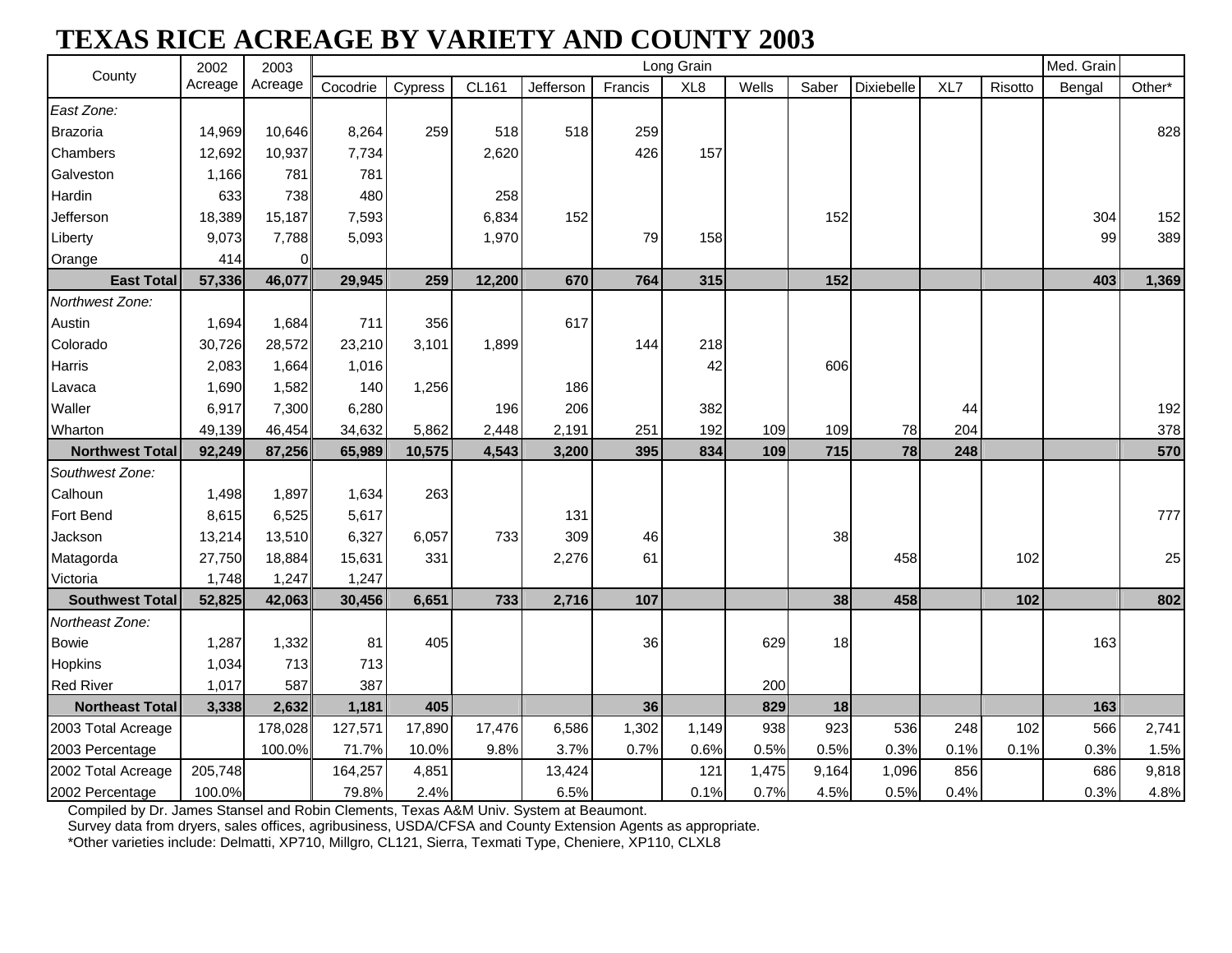## **MISSOURI RICE ACREAGE PLANTED BY COUNTY 2001-2003**

| County             | 2001      | 2002      | 2003      | % change<br>(22 to 03) |
|--------------------|-----------|-----------|-----------|------------------------|
| <b>Bollinger</b>   | 1,305.2   | 459.6     | 894.0     | $+94.5%$               |
| <b>Butler</b>      | 69887.4   | 63,297.0  | 63,155.1  | $-0.2%$                |
| Cape Girardeau     | 0         | 0         | 191.9     | $+191.9a$ .            |
| <b>Dunklin</b>     | 13,092.1  | 15,028.0  | 13,732.0  | $-8.6%$                |
| <b>Mississippi</b> | 425.0     | 100.0     | 320.0     | +320 %                 |
| <b>New Madrid</b>  | 29,466.3  | 26,400    | 19,578.3  | $-25.2%$               |
| Pemiscot           | 16,009.4  | 19,149.8  | 17,970.8  | $-6.2%$                |
| <b>Ripley</b>      | 5,847.9   | 4,976.3   | 4,896.2   | $-1.6%$                |
| <b>Scott</b>       | 1,433.0   | 1,101.0   | 1,409.0   | $+28.0%$               |
| Stoddard           | 69,316.0  | 61,590.7  | 51,633.0  | $-6.4%$                |
| Wayne              | 35.8      | 0         | O         |                        |
| <b>Total</b>       | 206,818.1 | 192,102.4 | 155,809.5 | $-18.9%$               |

Source:

USDA-FSA offices in the respective counties.

Compiled by:

Bruce Beck. Agronomy Specialist University Outreach and Extension 222 North Broadway Poplar Bluff, MO 63901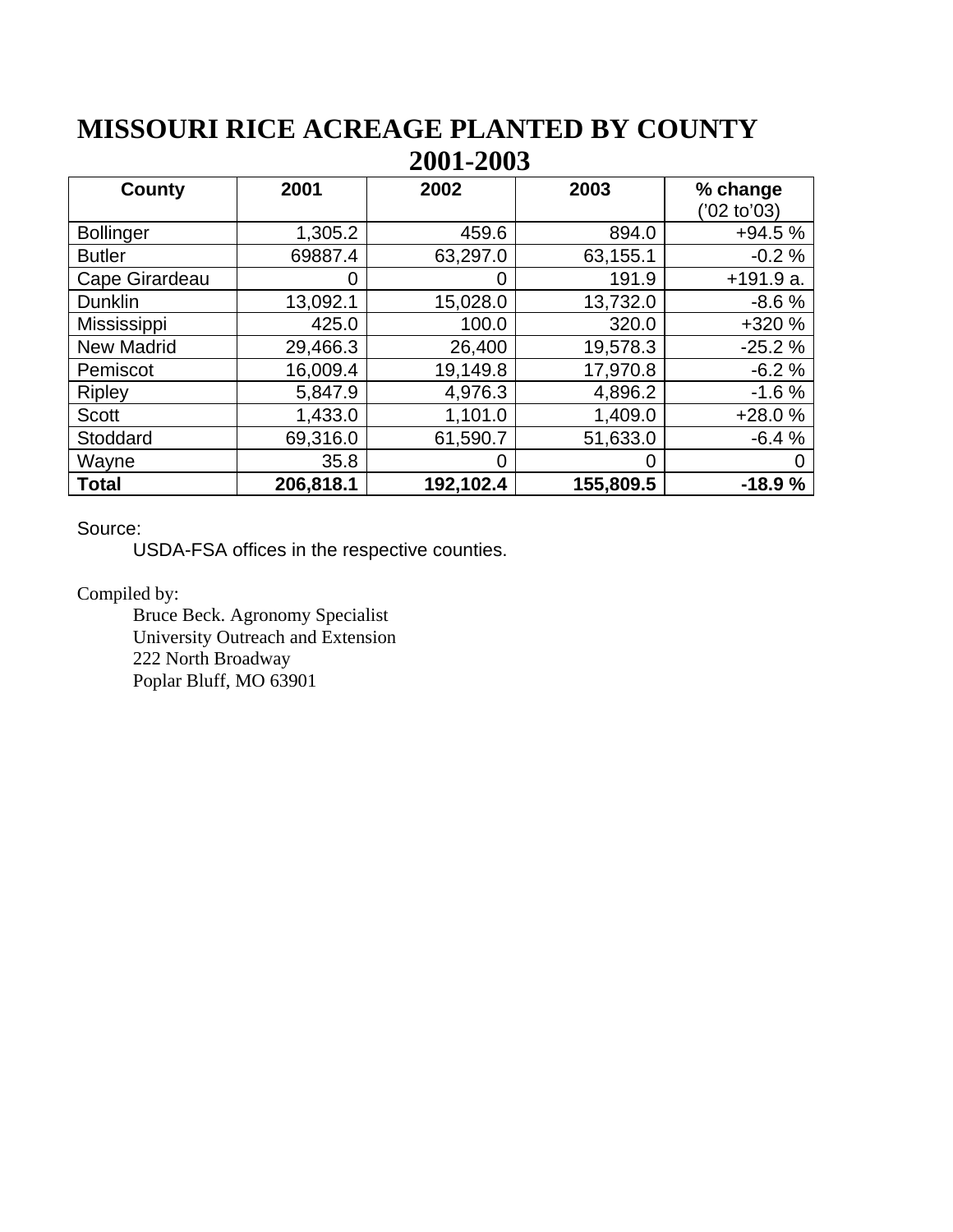## **APPENDIX B**

## **RICE PATHOGENS OF QUARANTINE SIGNFICANCE**

**There are several rice pathogens that invade the seeds. These pathogens cause seedling diseases and are internally seed-borne. The fungal pathogens such as** *P. grisea***,** *Bipolaris oryzae***,**  *Sarocladium oryzae***,** *Fusarium moniliforme***,** *Alternaria padwickii* **and** *Ephelis oryzae* **can be detected after removing the hulls of the seed (Kato, et al. 1988).** 

**At IRRI, we have observed, on limited samples of dehulled seeds during blotter tests, the following fungi on heavily infected seed:** *Alternaria padwickii***,** *Curvularia* **spp.,** *Bipolaris oryzae, Fusarium moniliforme, F. solani***,** *Microdochium oryzae, Phoma* **spp***. Tilletia barclayana, Pyricularia oryzae, Sarocladium oryza,* **and** *Nigrospora oryzae***.** 

**Among these fungi, the following are of quarantine significance.** 

### **Primary:**

1. *Pyricularia grisea* B the rice blast fungus invades the spikelets, penetrating the epidermis of the hulls. Primary infection occurs in empty glumes, pedicels and the distal ends of the hulls. In samples collected from diseased panicles, the fungus is detected from the lemma, palea and the empty glumes. The fungus may be detected in the endosperm but not in the embryos (Chung and Lee, 1983). In a submerged nursery, blast in not a problem. Under upland conditions, especially seedling boxes for mechanical transplanting, seeds should be treated.

2. *Bipolaris oryzae* B the brown spot fungus invades the hulls through the inner epidermis of the hulls at flowering. It is detected more frequently in empty glumes and pedicels than in the lemma and palea. Conditions for disease development from infected seeds are the same as the blast fungus.

### **Secondary:**

1. *Fusarium moniliforme* B the bakanae fungus infects the flowers of the rice plants. Infected seeds are the main source of inoculum. In infected seeds, the fungus is found in the empty glume and pedicel. 2. *Sarocladium oryzae* B the sheath rot fungus that survives in infected rice straw and on seed. The fungus invades the rice plant through stomatal wounds. The disease occurs more in the rainy season. Infection is often enhanced by insect injury. With early and severe infection, the panicle may fail to emerge completely.

3. *Xanthomonas oryzae* pv *oryza*e and pv *oryzicola* - Both bacteria survive for short periods in infected seeds, and the rate of seed transmission is poor. For pv oryzae, the bacterial pathogen is known to survive well in infected straw and grass weed host in the rice field. The safeguard is to avoid obtaining seeds from infected mother plants, and hot water seed treatment is adequate to eliminate the inoculum if they are there.

4. There are other fungi also found internally but most of them are not considered important rice pathogens. These are *A. padwickii*, and *Ephelis oryzae*. There are other fungi found on rice seeds primarily due to contamination rather than seed infections (Kato, et al. 1988). These fungi are *Tilletia barclayana* and *Ustilaginoidea virens*. Rice seed also carries a large number of saprophytes. They are *Nigrospora* spp., *Phyllosticta* spp., *Trematosphaerella* spp. *Oospora oryzae*, etc. They grow on glumes.

Control Measures: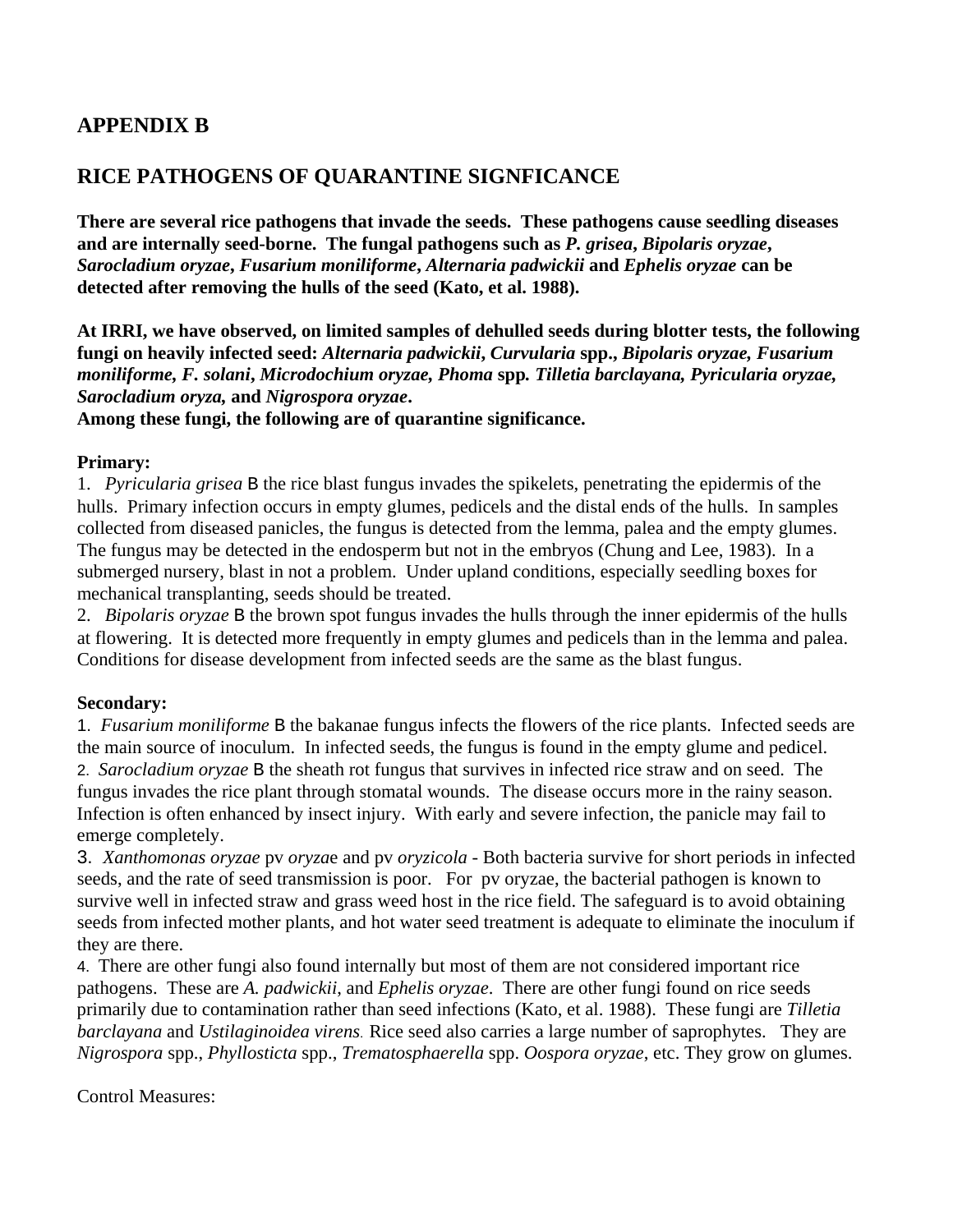Preventing contamination through rigorous quality control in seed production is the first defense against spread of weeds as well as pests and pathogens. The proven system of quality control in seed production is seed health testing for seed as well as for phytosanitory certification. Decontaminating seeds by seed cleaning machines or manual labor is the second line of defense. In both defenses, the key safeguards are inspection and testing for which well established methodologies are available for use in quarantine procedures based on sound biology and ecology of the target pests, pathogens or weeds.

### References:

Chung, H. S., Lee. C. U. 1983. Detection and transmission of *Pyricularia oryzae* in germinating rice seed. Seed Sci. Technol. 11:625-637

Kato, H., Ohata, K., Kauraw, L. P., and Y. H. Lee. 1988. Fungal diseases of rice seed. pp. 151-162. In Rice Seed Health. International Rice Research Institute. Los Baños, Philippines. 257 p.